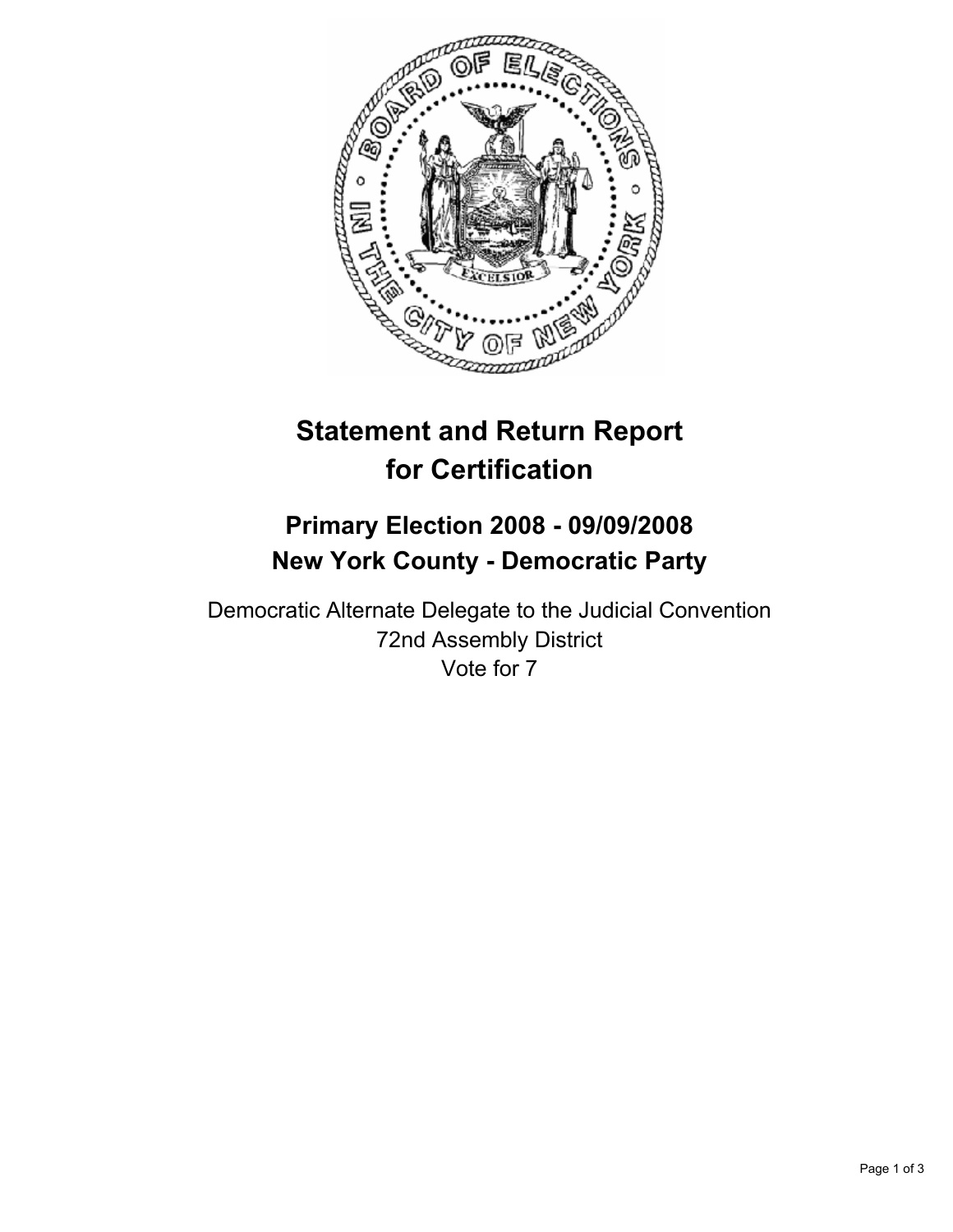

## **Assembly District 72**

| <b>EMERGENCY</b>             | 33     |
|------------------------------|--------|
| ABSENTEE/MILITARY            | 52     |
| <b>AFFIDAVIT</b>             | 271    |
| <b>FRANCESCA CASTELLANOS</b> | 1,090  |
| MERCEDES VELAZQUEZ           | 956    |
| <b>KERVIN CAMPBELL</b>       | 676    |
| <b>DIANE CORREA</b>          | 504    |
| <b>ILIANA T SANTIAGO</b>     | 482    |
| <b>MANNY DE LOS SANTOS</b>   | 1,149  |
| <b>NURYS DE OLEO</b>         | 739    |
| <b>NOVELLETTA WILSON</b>     | 690    |
| <b>LILLIAN CONTRERAS</b>     | 694    |
| <b>LESLY ALMANZAR</b>        | 556    |
| <b>RACHEL TAYLOR</b>         | 607    |
| <b>BLAS SANTANA</b>          | 386    |
| RAFAEL OSORIA                | 925    |
| <b>MAYRA JONES</b>           | 890    |
| <b>FERNANDO BATISTA</b>      | 718    |
| SANTOS ACEVEDO               | 552    |
| <b>NIEVES MENUAL</b>         | 564    |
| <b>HECTOR VASQUEZ</b>        | 567    |
| <b>CLEOFIS SARETE-CABRAL</b> | 340    |
| <b>EVELYN LINARES</b>        | 1,470  |
| <b>JEFFREY A LAUFER</b>      | 727    |
| <b>MARIA CASTILLO</b>        | 968    |
| <b>Total Votes</b>           | 16,250 |